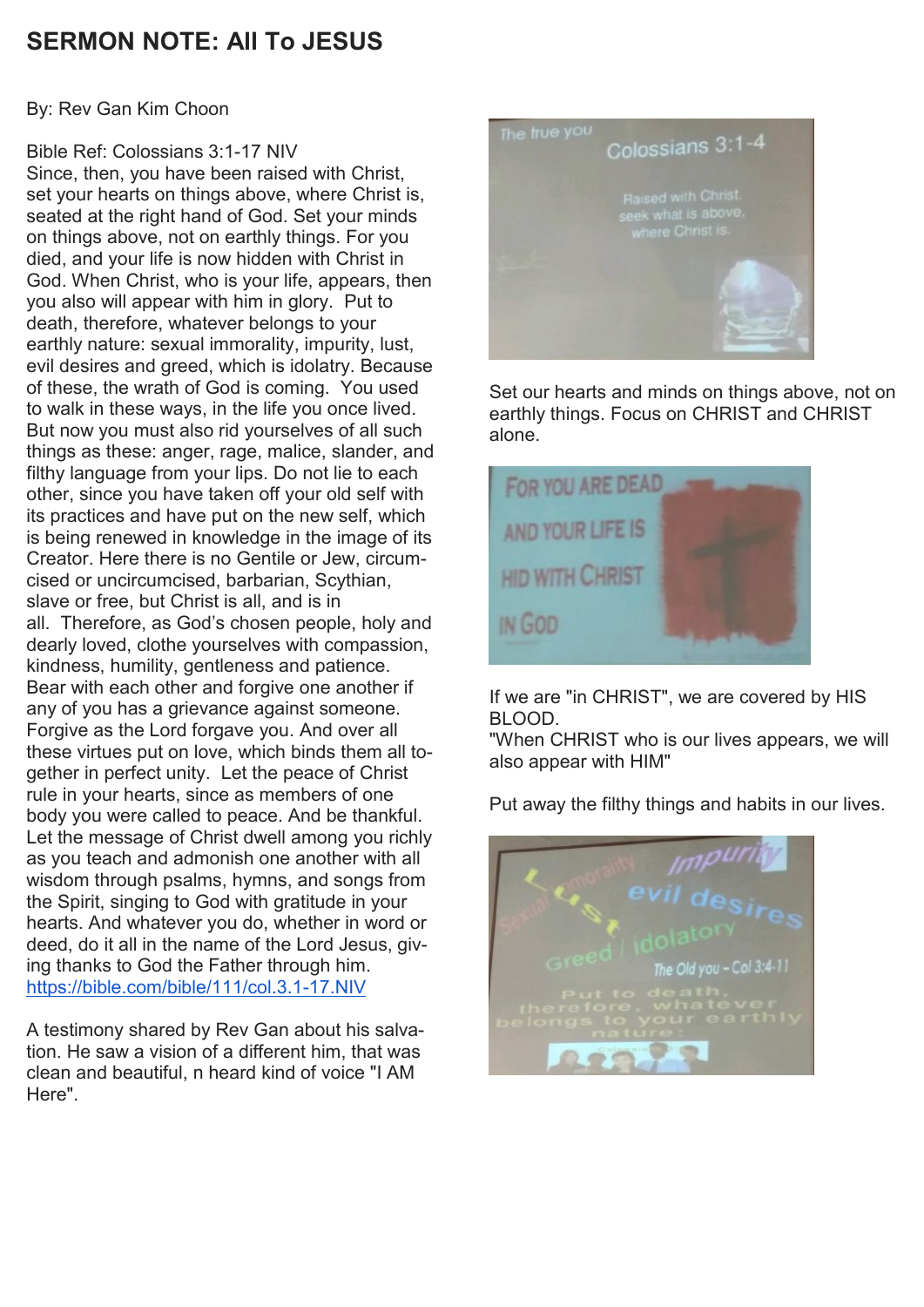





## V3:12

Put away the old self and put on new cloth with compassion, kindness, humility, gentleness and patience.





Olive all lothe vourse

LOVE